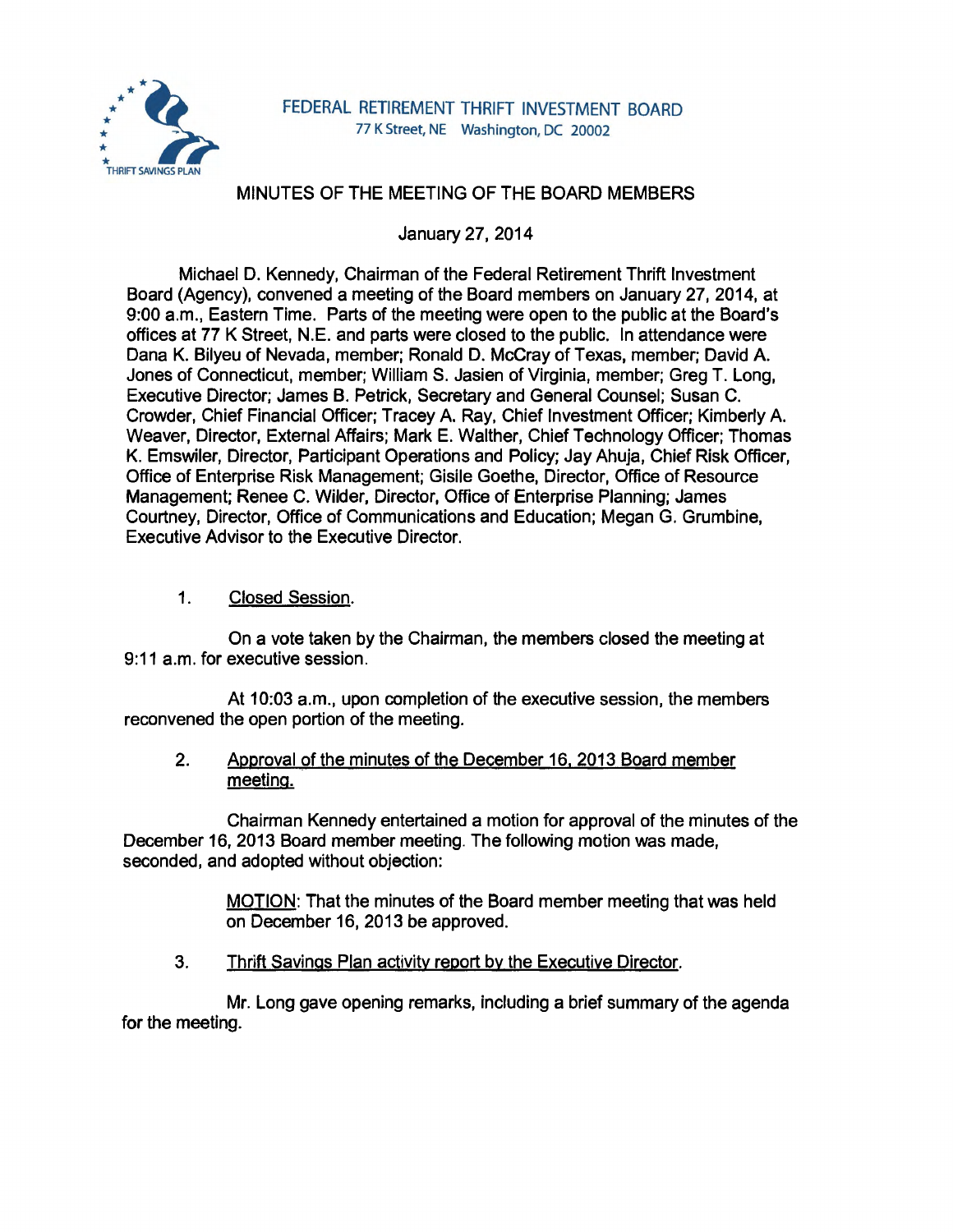## a. Monthly Participant Activity Report

Ms. Wilder reviewed the report on TSP statistics. See "Thrift Savings Fund [Statistics" \(attached\). The Plan participation rate declined slightly in December 2013,](http://www.frtib.gov/pdf/minutes/MM-2014Jan-Att1.pdf)  most likely due to participants reaching the 402(g) limit prior to the end of year. Ms. Wilder reported that Roth participation rates continue to increase, particularly among the uniformed services, where 19 percent of uniform service participants have Roth accounts. Lastly, Ms. Wilder noted that while the number of participant withdrawals and loans declined in December compared to prior months, the Agency experienced more loan and in-service withdrawal requests during calendar year 2013 than it did in previous years. The Agency is studying means to better educate participants about the effects of withdrawing their money from the TSP.

#### b. Monthly Investment Performance Report

[Ms. Ray reviewed the fund performance memorandum, entitled](http://www.frtib.gov/pdf/minutes/MM-2014Jan-Att2.pdf)  "December 2013 Performance Review- G, F, C, S, I, and L Funds" (attached). Ms. Ray reported that in December the S Fund underperformed the underlying index by 8 basis points as a result of the optimization program, but for calendar year 2013, the S fund outperformed the index by 22 basis points. The C and F Funds outperformed their respective indices by 10 and 34 basis points, while the I Fund underperformed its underlying index by 67 basis points.

With respect to total returns, all of the Funds, with the exception of the F Fund, experienced positive returns in 2013. Ms. Ray also reported that an audit of the proxy voting found no exceptions to the established guidelines. Lastly, Ms. Ray stated that it was necessary that the Board review, and if appropriate, reaffirm the investment policies.

Chairman Kennedy entertained a motion to reaffirm the investment policies of the Government Securities Investment Fund, the Fixed Income Index Investment Fund, the Common Stock Index Investment Fund, the Small Capitalization Stock Investment Fund, and the International Stock Index Investment Fund. The following motion was made, seconded, and adopted without objection:

> MOTION: That the investment policies for the Government Securities Investment Fund, the Fixed Income Index Investment Fund, the Common Stock Index Investment Fund, the Small Capitalization Stock Investment Fund, and the International Stock Index Investment Fund be reaffirmed.

c. Legislative Report

Ms. Weaver reported that the Postal Reform Bill was scheduled for markup. The most recent version of the Bill requires the Postal Service and the unions representing Postal Service employees to bargain over whether the Postal Service will make contributions to the Thrift Savings Fund on behalf of new employees; however the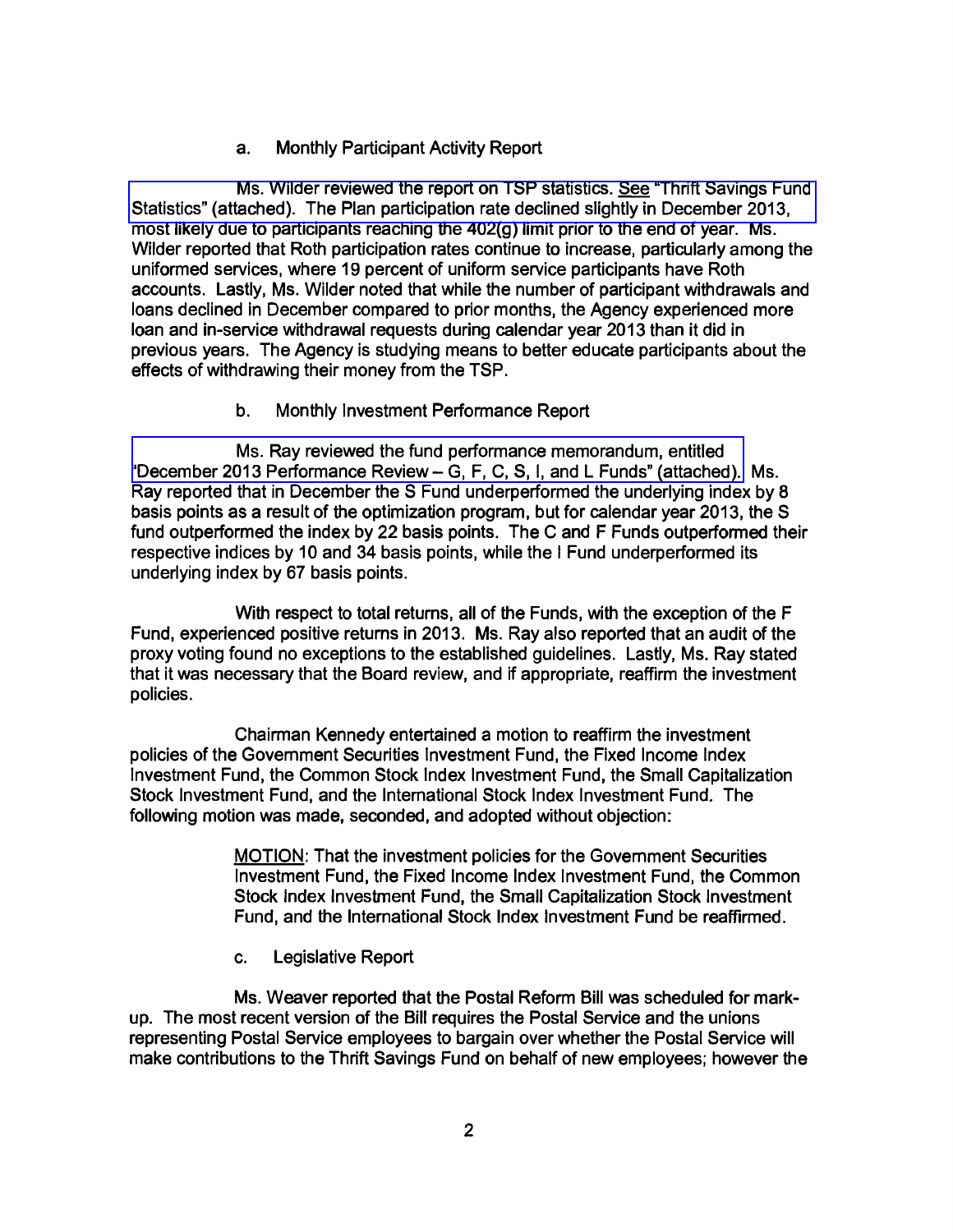agreement must yield only one new TSP contribution rate. The Agency will continue to track the progress of the Bill.

Ms. Weaver also reported that the Agency continues to monitor the debt ceiling situation, and reiterated that while the G Fund is part of Treasury's extraordinary measures, TSP participants will be made whole when the debt ceiling is raised.

## 4. Audit Status.

Mr. Ahuja reviewed the January 2014 report entitled "Status of Open Audit [Findings" \(attached\). The Agency recently closed 32 open audit recommendations and](http://www.frtib.gov/pdf/minutes/MM-2014Jan-Att3.pdf)  expects to close 17 more open recommendations by the end of the 2014 fiscal year. The Department of Labor announced that they will perform a special audit to review the 32 recommendations that the Agency considers closed. In addition, Mr. Ahuja reported that the Agency continues to look for opportunities where it can accelerate or expedite the closing of other open audit recommendations.

## 5. Quarterly Vendor Financial Report.

Mr. Ahuja reviewed the "Quarterly Vendor Financial Assessment" [\(attached\). Mr. Ahuja reported that although the Agency does not have any financial](http://www.frtib.gov/pdf/minutes/MM-2014Jan-Att4.pdf)  concerns regarding BlackRock or MetLife, the Agency continues to monitor whether each entity will be designated as a Systemically Important Financial Institution under the Dodd-Frank Act.

Mr. Ahuja then reported that the Agency is monitoring Equinix due to its speculative grade credit rating and is also monitoring R.R. Donnelly due to the company's high debt to equity ratio. With respect to Active Network, the Agency is working to better understand the financial health of the company since it was recently acquired by Visa Equity Partners. Mr. Ahuja stated that Agency does not have any current concerns with respect to Serco, SunGuard, or SAIC.

6. Budget Review.

[Ms. Crowder reported on the "FY 2014 FRTIB Budget Review" \(attached\).](http://www.frtib.gov/pdf/minutes/MM-2014Jan-Att5.pdf)  At the end of the first quarter of the 2014 fiscal year the Agency is on track with its projected spend plan and commitments. Ms. Crowder reviewed the Agency's personnel headcount and noted that the Agency currently has 176 employees.

Ms. Goethe then provided a summary of the Agency's staffing plan for the remainder of the fiscal year.

7. Annual Expense Ratio Review.

Ms. Crowder reviewed the "TSP Annual Review" which included the TSP [expense ratios for calendar year 2013 \(attached\). In 2013, the gross expense ratio for](http://www.frtib.gov/pdf/minutes/MM-2014Jan-Att6.pdf)